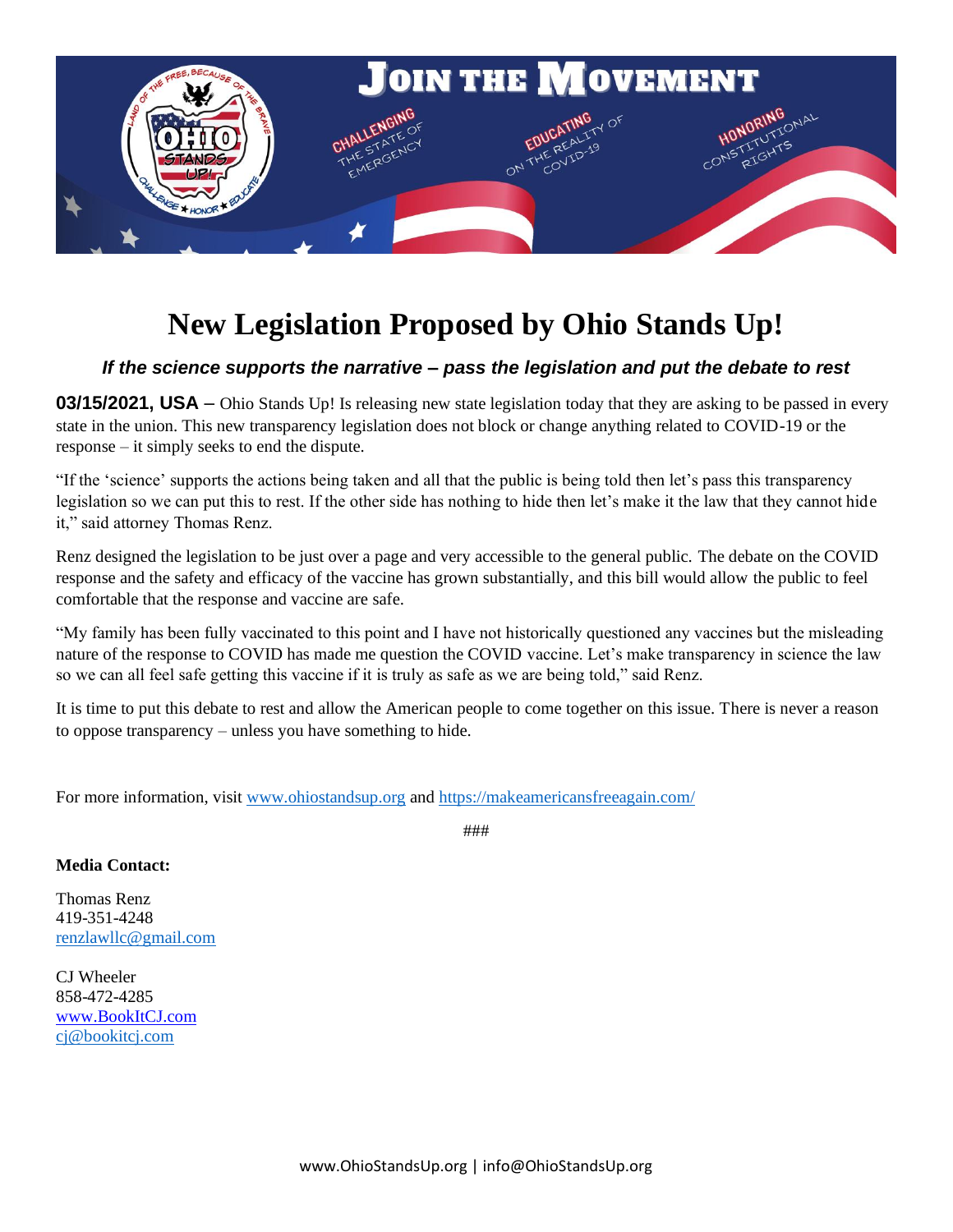RENZ LAW, LLC. 1907 W STATE ST #162 FREMONT, OH 43420 P. 419-351-4248

## RENZ LAW, LLC.

Date: 03/08/2021

To Whom It May Concern,

For the past year we have all found ourselves flattening a curve that was to be flattened in 14 days. Around our nation we continually heard the battle cry, "flatten the curve." A year later we are still waiting for our rights to return to us and have become more divided than ever.

Americans are now divided on more than just policy issues – they are divided on basic facts. The first step towards ending this division is transparency. We call on the people and legislatures of all 50 states to take a stand for honesty, integrity, and transparency by passing model legislation promoting transparency in science and public health.

This bill would allow the public to access true and honest data and it would also punish those that intentionally lie. It is incomprehensible as to why ANY elected official or lobby group would oppose transparency and so we make this simple, 1 page bill, available to any state that would like to pass it.

We ask you, the public, to ask your elected officials when (not if) they will pass this. If they are unwilling, we believe you should ask why. Do we really want to allow science to be based on lies with no recourse? Remember, errors are exempt so this would not impact real science going forward – only those that seek to use it to manipulate the public and policy in general.

We do not dispute the existence of COVID-19 and find any and all loss of life tragic. We do however believe the public has a right to accurate data so they can make educated decisions about their lives. Why would anyone oppose truth?

Sincerely yours,

Thomas Renz Attorney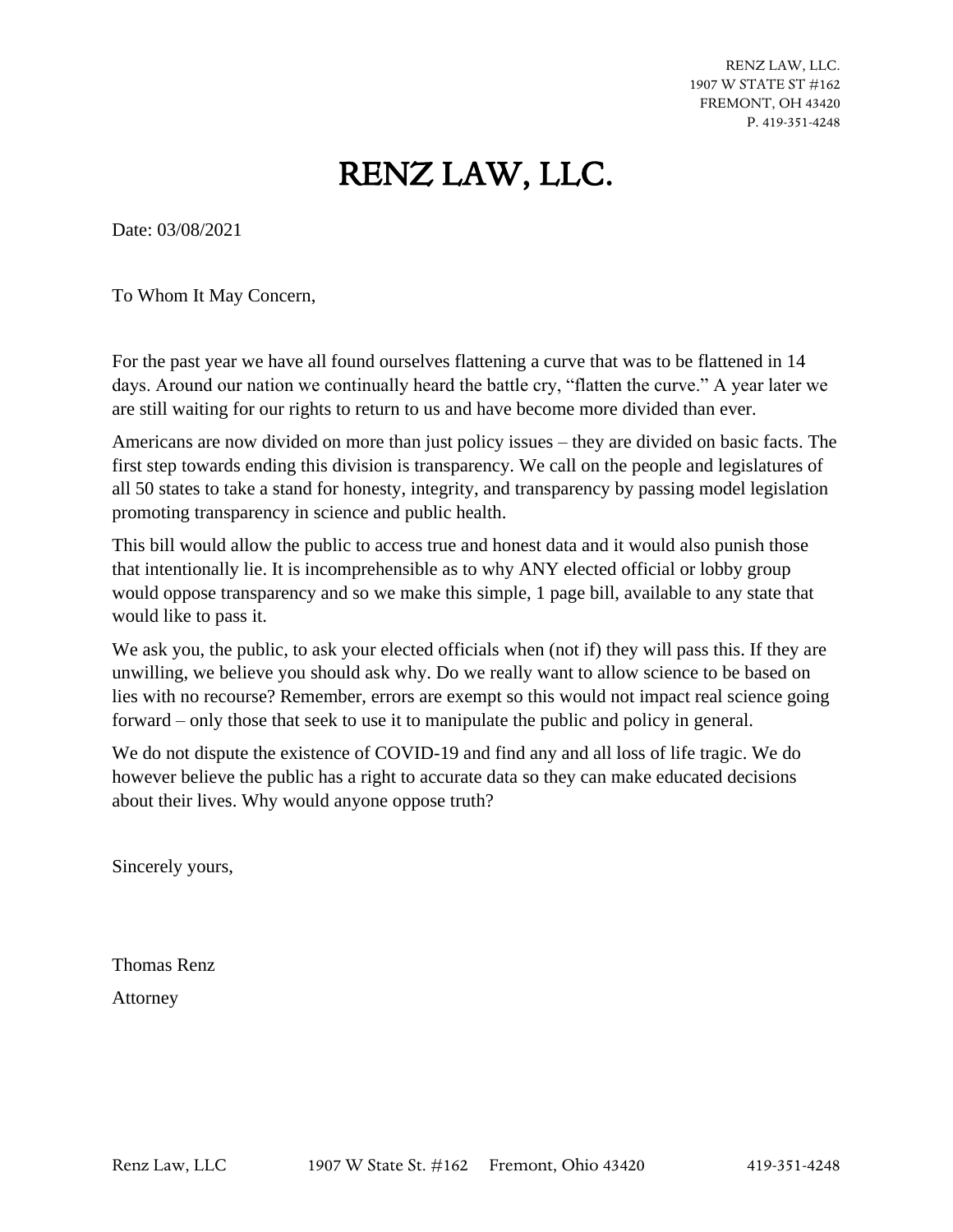# RENZ LAW, LLC.

#### The Truth in Science and Health Act

\_\_\_\_\_\_\_\_\_\_.

This bill is being provided to ensure the citizens of the State of are given true and honest information related to science and their health. Be it enacted as follows:

- a. Any **intentional** misrepresentation or dissemination of **misleading** information related to science, public health, medicine, or medical devices, by any person, entity, or organization in or availing themselves of the privilege and opportunity of doing business in the state of \_\_\_\_\_\_\_\_\_ shall subject themselves and that entity and/or organization to civil liability. In addition, the acts described in this subsection shall also be deemed an act or acts of fraud. Information put forth without intent to mislead or in error is not subject to this liability. Further:
	- a. All data and scientific information regarding any health-related device, procedure, vaccine, medicine, or other health related product or service is subject to discovery and must be considered in any legal action related thereto in the State of
	- b. There is an affirmative duty by manufacturers of medical devices, medicines, and vaccines to disclose all known and relevant information regarding any and all new information related to their products that may have any impact on the health of consumers. This affirmative duty is ongoing, with time being of the essence for disclosing such information as it becomes known to said Manufacturers.
- b. All science, data, and supporting information used to make any decisions or rules related to public health or other administrative law must be made available in full to the public at the time the rules or orders are being issued. Supporting information later becoming available must be made public immediately. All such data must be made available in an accessible format.
- c. Any non-state actors providing guidance to any public health department or administrative agency in the State of \_\_\_\_\_\_\_\_\_\_\_\_ must be disclosed immediately in a clear and conspicuous way.
- d. Discovery related to science or public health issues shall be a part of any civil or criminal trial taken in the State of \_\_\_\_\_\_\_ and courts shall consider the fact basis for such a suit.
- e. This law applies to any and all existing public health orders related to COVID-19 for any and all health departments and administrative agencies in the state of \_\_\_\_\_\_\_\_\_\_\_\_. Any orders or rules issued under emergency powers shall be given immediate priority in terms of disclosure requirements and relevant information must be made available within two weeks.
- f. There shall be no immunity from any provision of this statute.
- g. Science shall always be presented in a reasonably unbiased fashion. The use of fear and other tactics of public manipulation constitute a criminal offense (Define the Criminal